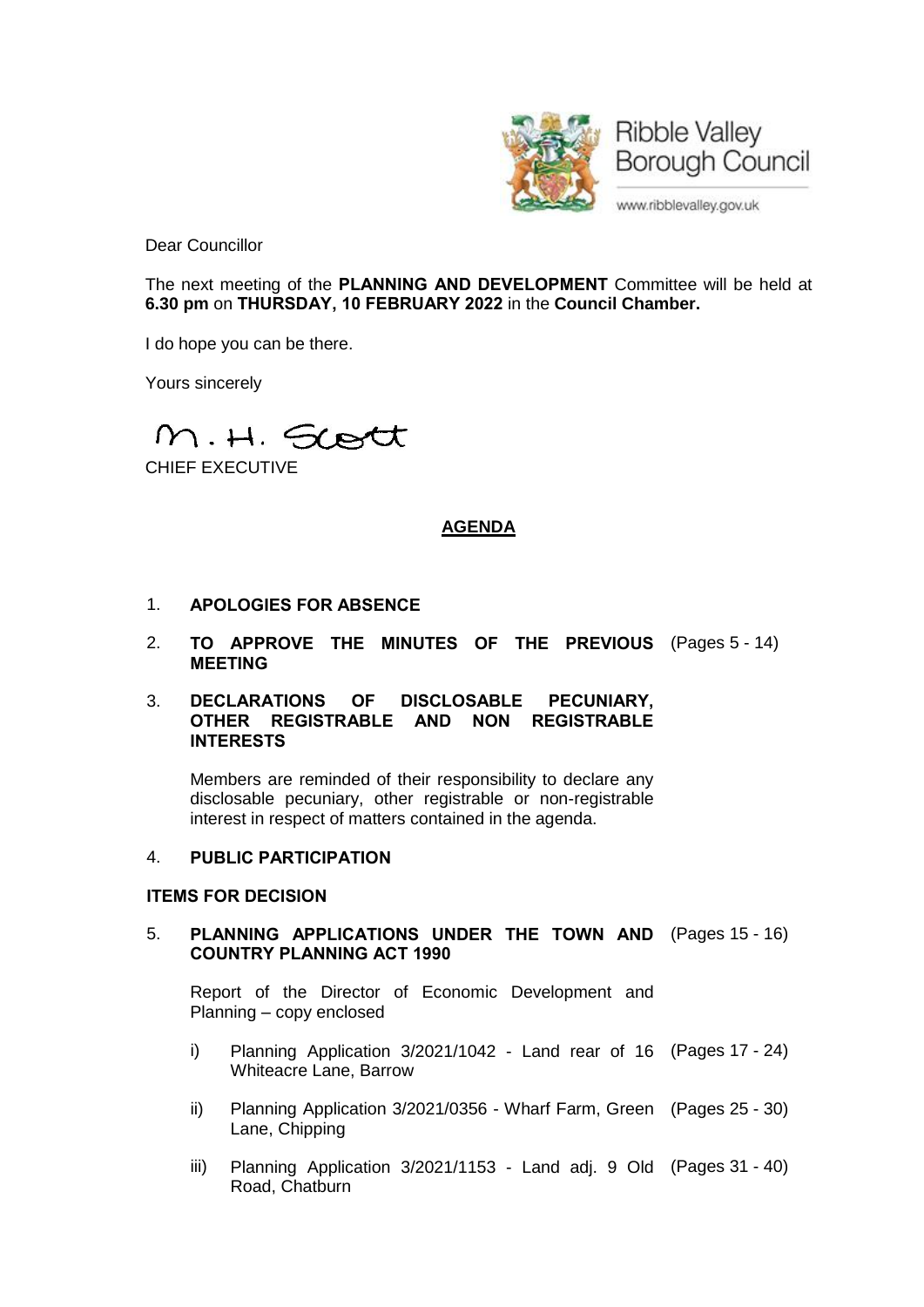- iv) Planning Application 3/2021/1228 8 Main Street, (Pages 41 46) Bolton-by-Bowland
- v) Planning Application 3/2021/1229 8 Main Street, (Pages 47 52) Bolton-by-Bowland
- vi) Planning Application 3/2021/1240 Eastwood House, (Pages 53 56) **Wiswell**

#### 6. **DISPLAY OF PLANS AT PLANNING AND DEVELOPMENT** (Pages 57 - 66) **COMMITTEE**

Report of Director of Economic Development and Planning enclosed.

7. **CHIPPING PLAYGROUND - SECTION 106 MONIES** (Pages 67 - 68)

Report of Director of Economic Development and Planning enclosed.

#### **ITEMS FOR INFORMATION**

### 8. **STATUTORY REVIEW JUDGMENT** (Pages 69 - 80)

Report of Director of Economic Development and Planning enclosed.

#### 9. **LOCAL PLAN EVIDENCE BASE - ECONOMIC AND** (Pages 81 - 92) **EMPLOYMENT LAND REVIEW**

Report of Director of Economic Development and Planning enclosed.

# 10. **APPEALS (IF ANY)** (Pages 93 - 104)

Appeals update enclosed.

 $3/2021/0141$  – change of use of an agricultural building to 5 dwelling under Class Q (a) and (B) at barn at Alston Old Hall Farm, Longridge, PR3 3BN – appeal dismissed

3/2021/0141 – Application for costs – refused

3/2021/0697 – erection of new stable block and change of use of land for all-weather menage for private use at Kitchens, Cross Lane, Bashall Eaves, BB7 3NA – appeal dismissed

### 11. **REPORTS FROM REPRESENTATIVES ON OUTSIDE BODIES**

None.

# 12. **EXCLUSION OF PRESS AND PUBLIC**

None.